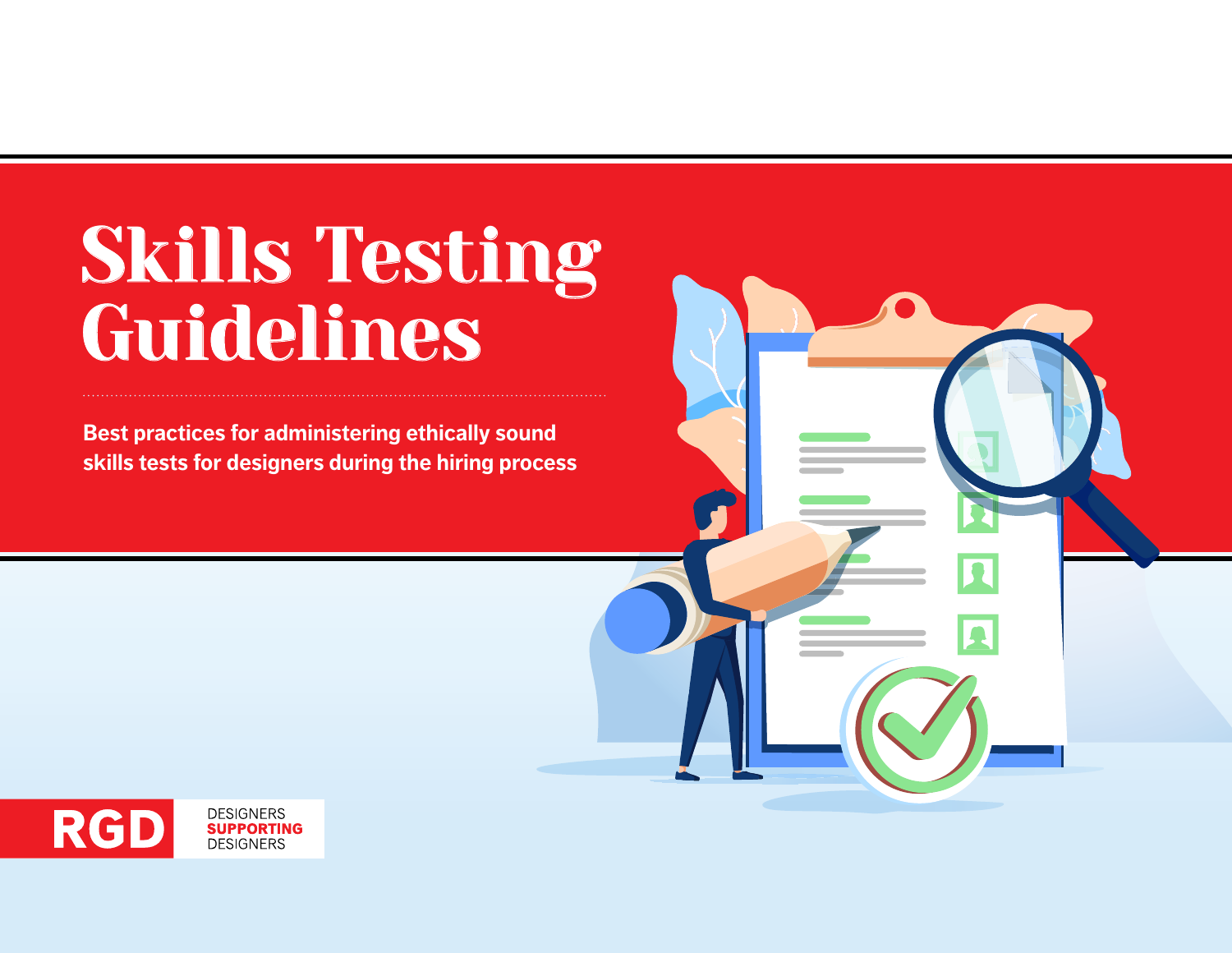

Introduction A thorough interview, a robust portfolio, good references and captivating personality should be enough to assess whether or not a candidate would be a good fit within your team. Despite this, skills testing is on the rise as more companies are incorporating them into their hiring process when assessing designers. If you're considering incorporating a skills test as part of your hiring process, we hope you will consider following the best practices outlined in this guide to ensure you create a fair, ethically sound skills test that everyone can feel good about. This guide is meant to help both employers and candidates:

#### Employers

- $\blacktriangleright$  These guidelines will help determine when and how skills testing should be incorporated into the hiring process, if at all
- ◆ Use these guidelines as a frame of reference for what is considered reasonable to ask of candidates
- Ensure mutual respect and avoid deterring top talent from applying

#### **Candidates**

- $\blacktriangleright$  These guidelines will help candidates determine what is a reasonable ask from employers
- $\blacktriangleright$  If candidates are applying for jobs where employers are asking for skills tests that would be deemed unreasonable by these guidelines, we encourage candidates to share this guide with the employer directly or bring it to the RGD's attention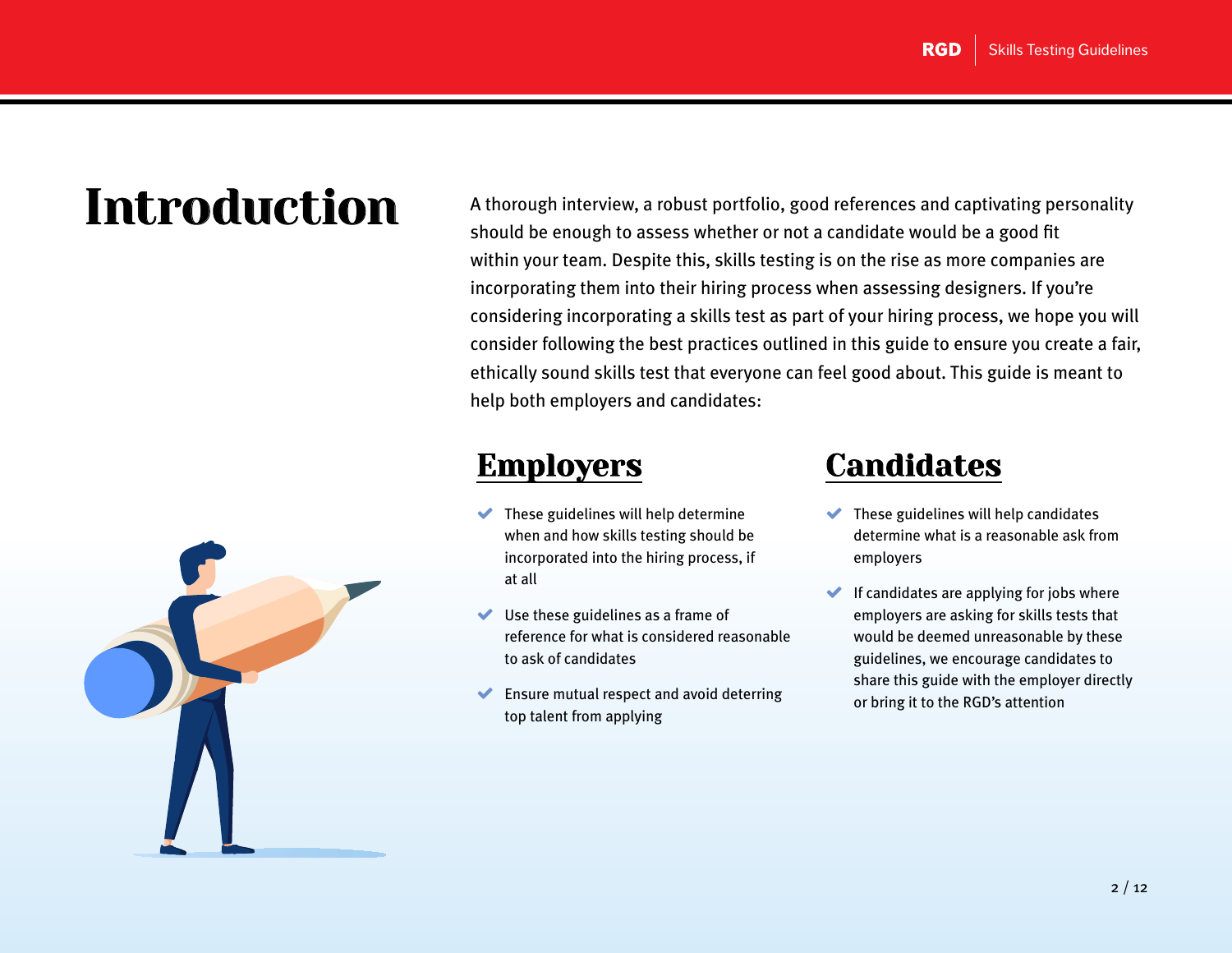## Why This Guide Exists



Since most employers are not designers themselves, they may lack the know-how to adequately assess designers, often falling back on skills tests as an assessment tool. Unfortunately, these skills tests often ask candidates for requests that are seen as unreasonable or unethical, sometimes veering into the area of spec (free) work and deterring top talent from applying.

We surveyed design professionals and found the following insights:



are not compensated for completing a skills test\*

55% of designers felt that their portfolio already

demonstrated the skills they

were being tested on<sup>\*</sup>

31% of designers

felt that the skills test was asking for spec (free) work\*

Furthermore, skills tests are often misused as tools for testing creativity or conceptual ability, which are skills that can't fully be gauged within the confines of a short test. These guidelines will help determine whether a skills tests is the right tool to use to uncover the skill sets you might be seeking in candidates.

\*Refer to page 12 for details about how we gathered our data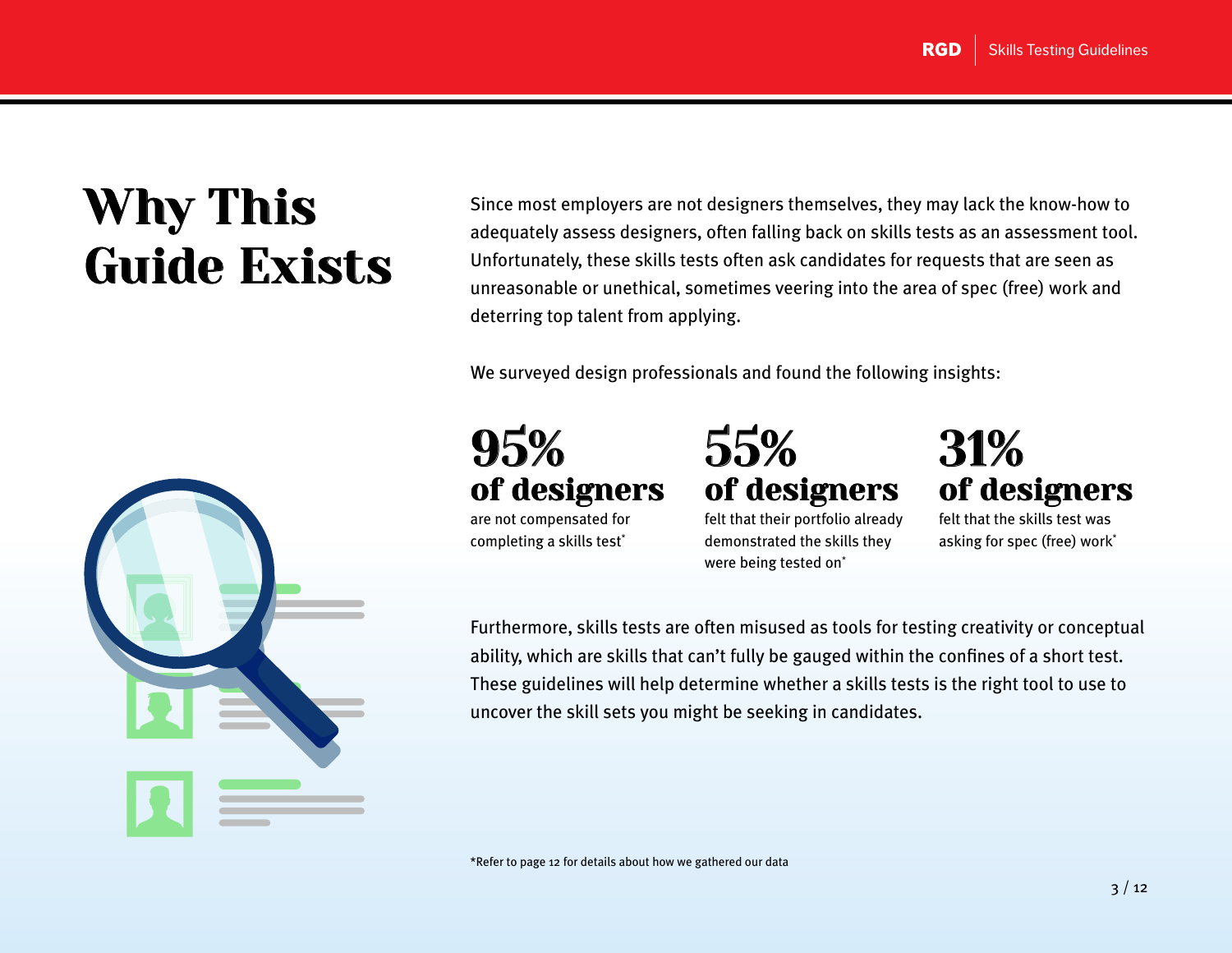### Are you conducting skills tests ethically?

Take the quiz.

| 1. | Are you hiring for a junior position or interviewing candidates<br>that don't have a lot of real world experience? Guideline #1 | Yes        | No.       |
|----|---------------------------------------------------------------------------------------------------------------------------------|------------|-----------|
|    | 2. Are you looking for skills that you can't gauge from the candidate's<br>portfolio or an interview? Guideline #2              | <b>Yes</b> | <b>No</b> |
| 3. | Have you informed the candidate that there is a skills test<br>component involved in the hiring process? Guideline #3           | <b>Yes</b> | No.       |
| 4. | Have you narrowed down the candidate pool to $2-3$ people?<br>Guideline #4                                                      | <b>Yes</b> | No.       |
|    | 5. Have you ensured that the test won't take more than a couple of<br>hours to complete? Guideline #4, 5                        | Yes        | No.       |
|    | 6. Are you using hypothetical scenarios or projects in your skills test<br>rather than real client work? Guideline #6           | <b>Yes</b> | No.       |

#### **How did you do?**

If you answered **NO** to any of the above questions, you should consider adjusting your skills test based on the guidelines provided in this document or compensating your candidate for their time as you would with a freelancer.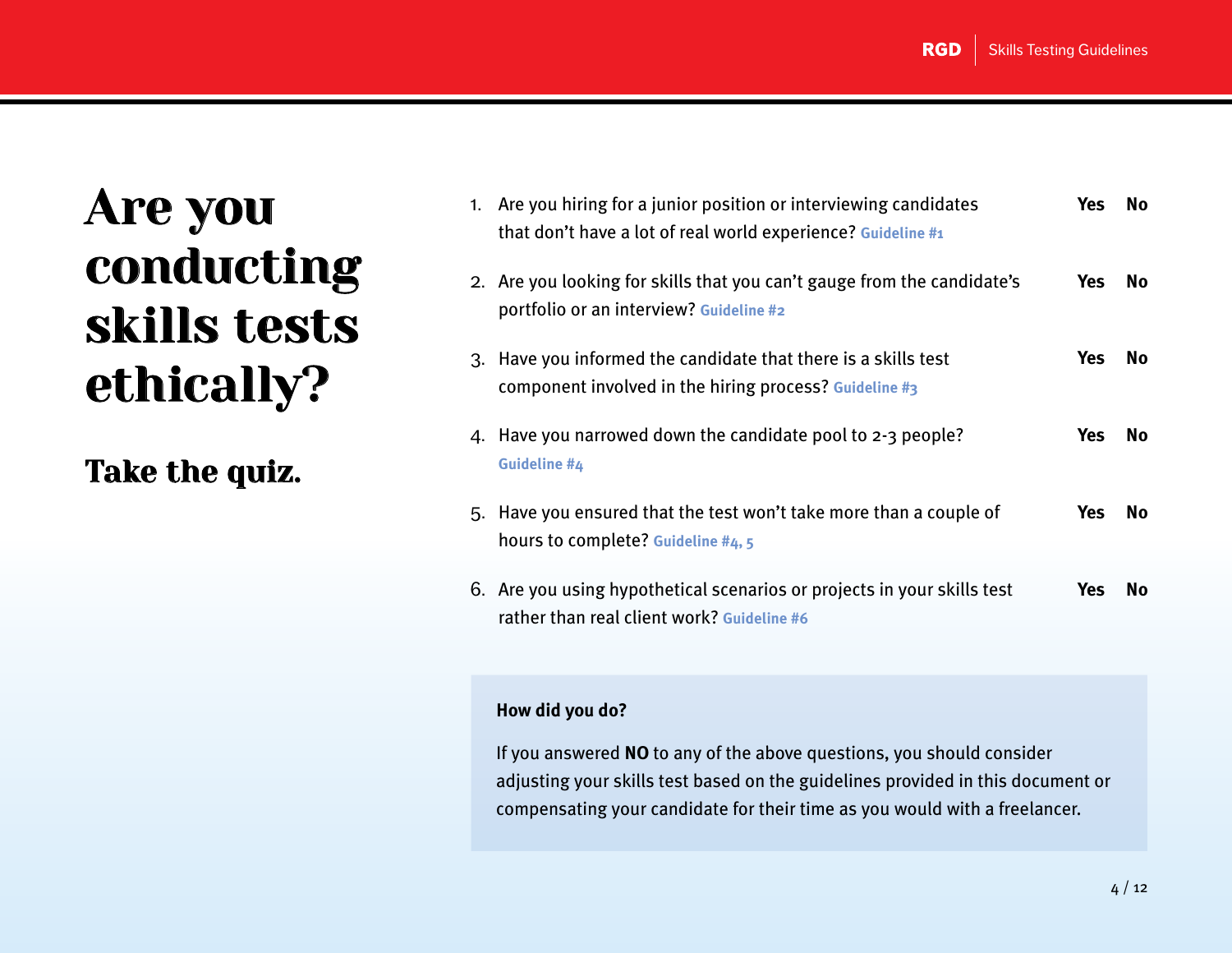### Know when to test

<span id="page-4-0"></span>1



Determine if a skills test is necessary. You should get a good sense of a candidate's creative skills, process and culture fit by asking the right questions during their portfolio interview. However, if you still feel that a skills test is necessary, you should reserve them for testing technical capabilities that are more difficult to gauge in a portfolio (e.g. proficiency with specific software, file preparation, etc).

### DO

- $\blacktriangleright$  Consider limiting skills tests for assessing candidates' technical abilities, rather than conceptual or creative abilities—a portfolio should communicate this already
- $\blacktriangleright$  Consider limiting skills tests primarily for roles where candidates may have less experience or may be lacking things in their portfolio that's required for the role you're hiring for (e.g. junior or intermediate positions)
- During a portfolio interview, ask candidates to describe their process on one or more of their portfolio pieces to get a sense of how they work rather than asking them to create new work through a skills test

- **X** Replace a full portfolio assessment with a skills test
- **X** Administer a test before fully vetting a candidate's work experience, portfolio, references and culture fit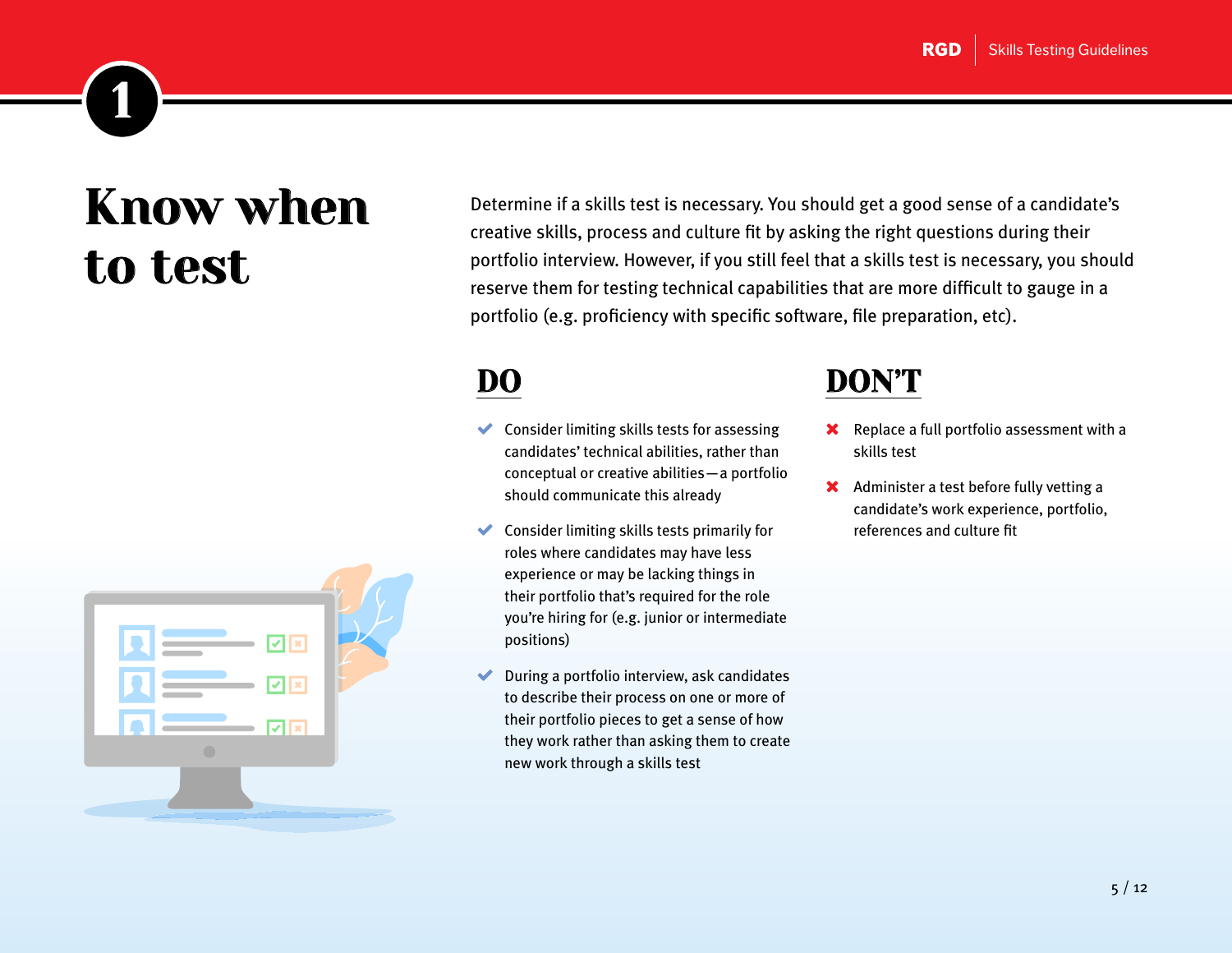## Know what you are testing for

<span id="page-5-0"></span>2



Before you administer a skills test, ensure that you have a clear idea of what insights you hope to gain from it. Skills tests should be short, focused and only administered for things you can't gauge from a portfolio, interview or reference checks. Be clear on what skills and qualities you're looking for in a candidate, prioritize them and pick one or two to focus on. Ensure the skills test can help you uncover these desired skills and qualities. Have a standardized assessment system in place that will help you assess candidates in a fair way. Don't forget to involve others who can help provide industry expertise and fill any gaps in knowledge.

### DO

- Consult your internal design team (if you have one) for industry-specific requirements when putting together a skills test
- Establish clear objectives about what you hope to uncover through this skills test and communicate them to your hiring team
- Test for things that are a good reflection of the type of work or standard level that the candidate will be expected to meet and produce in the hired role
- ◆ Ensure the ask is manageable and reasonable within the allocated time frame
- Have a clear and consistent rubric for assessing skills test results fairly

- **X** Exclude your existing design team from the process
- Administer a skills test without a clear idea of what insights you're hoping to gain from the results
- Ask for too many deliverables or a long time commitment from candidates
- **X** Provide vague instructions and ask for open-ended deliverables
- Use skills tests as a replacement for other aspects of the hiring process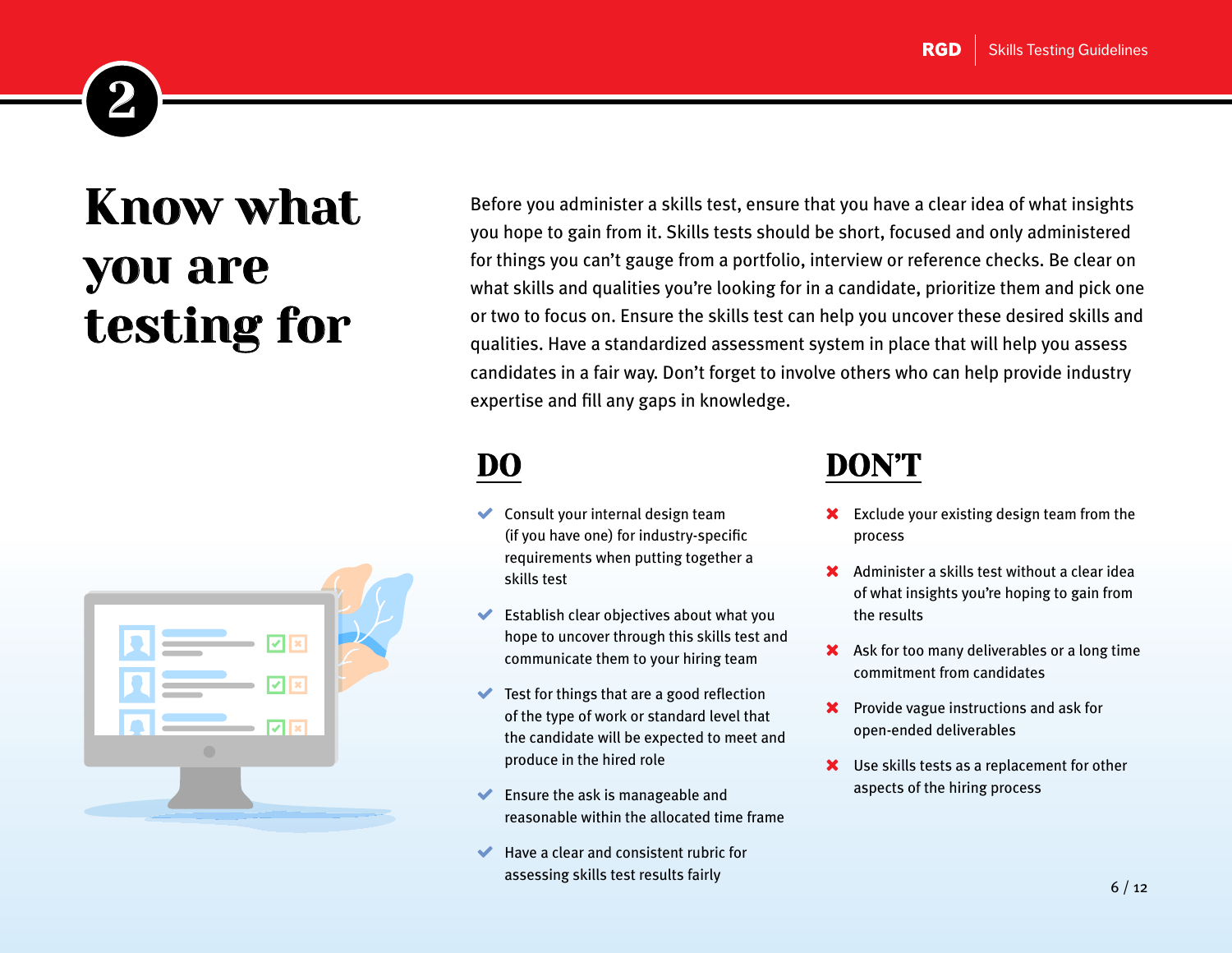## Set your candidates' expectations

<span id="page-6-0"></span>3



The interview process can be a stressful time for both candidates and employers. Setting clear intentions and being transparent about your hiring process with candidates will foster trust and integrity. Nobody likes a pop quiz. If you plan to incorporate a skills test into your vetting process, make sure you let candidates know ahead of time and set expectations around what will be asked of them. Letting candidates know this will help them focus on the task at hand rather than on the stress of being put on the spot.

### DO

- Inform candidates that the skills test will be part of the hiring process as early as you can (in the job ad or before a face-to-face interview)
- $\blacktriangleright$  Clearly communicate what the test will entail, where it will take place and how much time will be allocated
- Clearly define what types of qualities or outcomes you're looking for from the skills test
- $\blacktriangleright$  If the test will be performed on-site, provide candidates with all necessary equipment, software and assets for completing the test
- Be available for questions from the candidate while they complete the test

- **X** Surprise candidates with a skills test on the day of their interview
- **X** Expect candidates to provide their own equipment and software (unless that is part of the job requirement)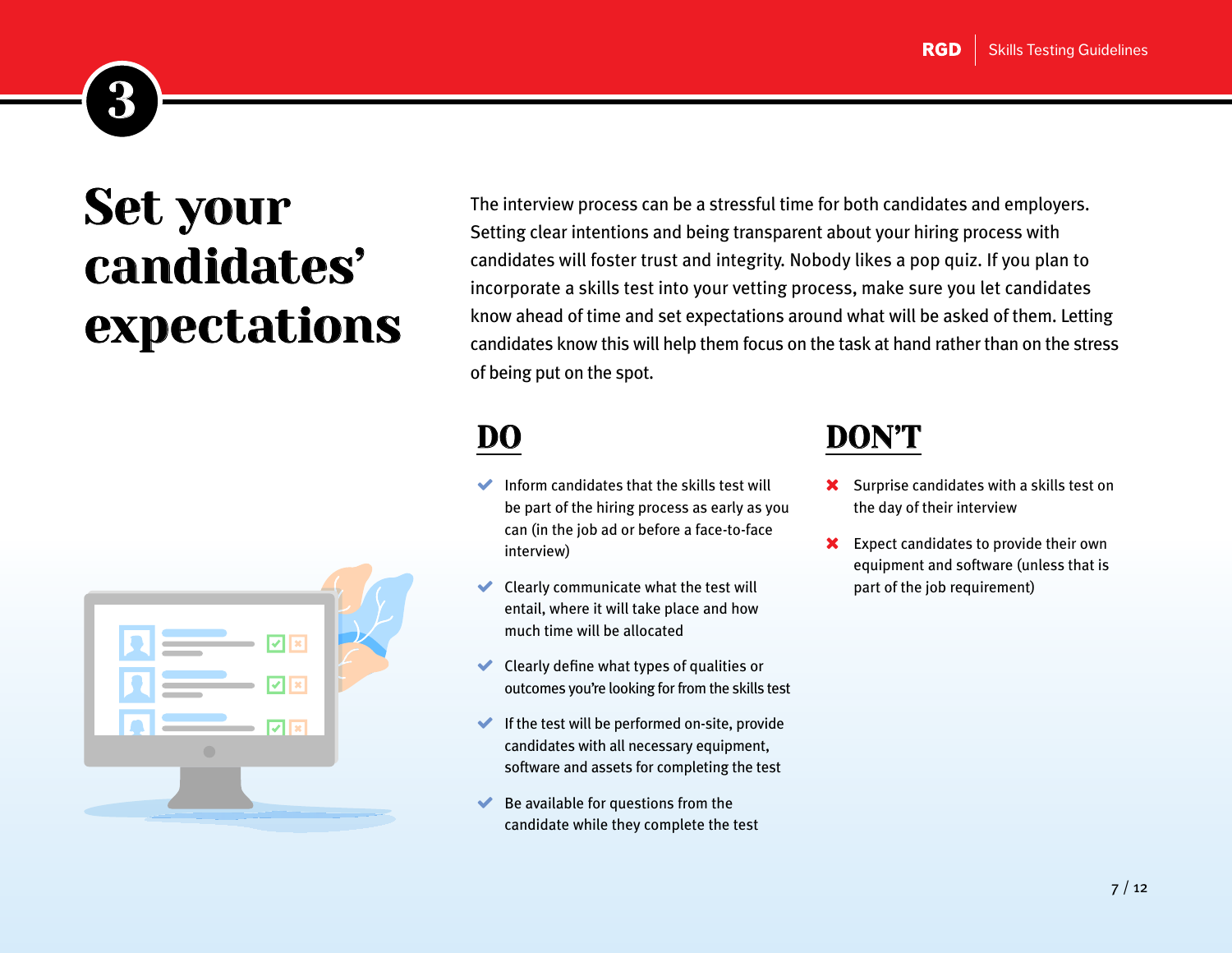<span id="page-7-0"></span>

## Value everyone's time



The time it takes to find the right hire, coupled with the hours spent administering and assessing candidates, makes hiring a time consuming process for employers. Similarly, the job hunting process for candidates is also time consuming. It's in both parties' interest to keep skills tests short, to the point and administered only when deemed necessary. Try to provide candidates with options and incorporate fun challenges that will make the skills test less of a chore to complete.

### DO

- $\blacktriangleright$  Put a time limit on the test, ideally no more than 1-2 hours
- Incorporate a skills test towards the end of your hiring process, ideally after a face-toface interview
- Narrow down your candidate pool and limit the number of people you administer the test to, ideally no more than 2-3 candidates
- $\blacktriangleright$  If appropriate, try to incorporate fun challenges or scenarios into your skills test
- $\blacktriangleright$  Provide multiple options for challenges for the candidate to choose from to provide autonomy
- $\blacktriangleright$  If you want the candidate to complete something that will take longer than a few hours, treat the candidate like a freelancer and provide compensation for their time

- Ask candidates to submit an assignment with their resume submission
- Ask candidates to do a skills test before having an interview with them
- **X** Give candidates vague and open-ended turnaround times
- **X** Enforce really rigid skills tests with zero flexibility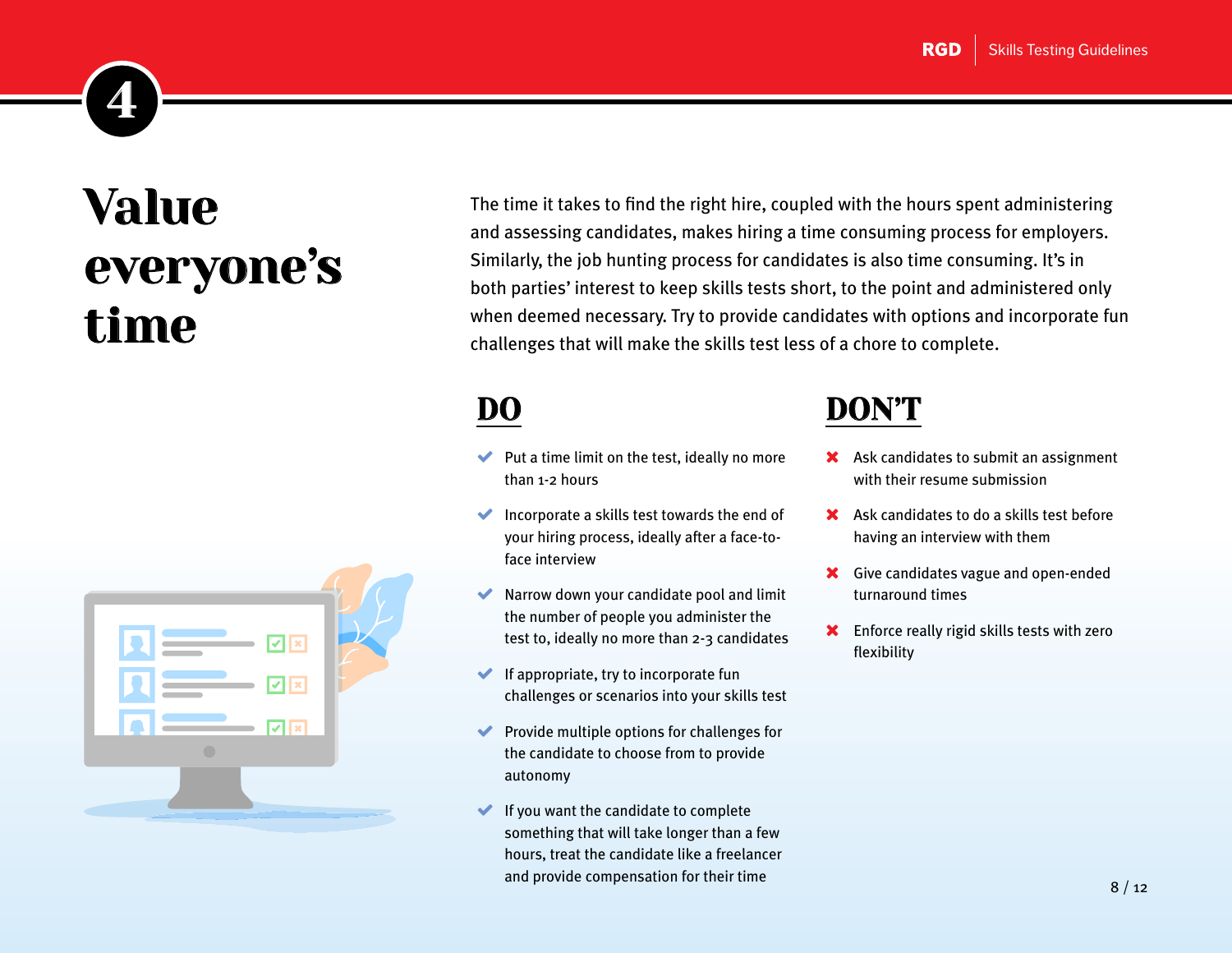## Don't give homework

<span id="page-8-0"></span>5

Nobody likes homework—and designers are no different. Regardless of whether the skills test is done on-site or remotely, it's best to schedule a time block for each candidate to complete a skills test and only release the instructions and assets at the start of their skills test. This will ensure that the candidate doesn't spend more time on it than necessary and will also allow employers to assess candidates based on equal levels of effort contributed.

### DO

- ◆ Ensure you schedule a dedicated start and end time with the candidate to complete the skills test
- $\blacktriangleright$  Only provide the skills test instructions and necessary assets at the beginning of the candidate's skills test session
- ◆ Ensure you account for extra time to allow the candidate to review the instructions and clarify any questions before beginning the skills test
- Be available to answer any questions the candidate may have while they complete the skills test
- $\blacktriangleright$  Have a hard cut-off time to submit the skills test, even if the candidate has not completed it to their satisfaction

- Ask candidates to create work that will take them days to produce on their own time, unless you offer to compensate them
- **X** Force candidates to come on-site for skills tests if they prefer not to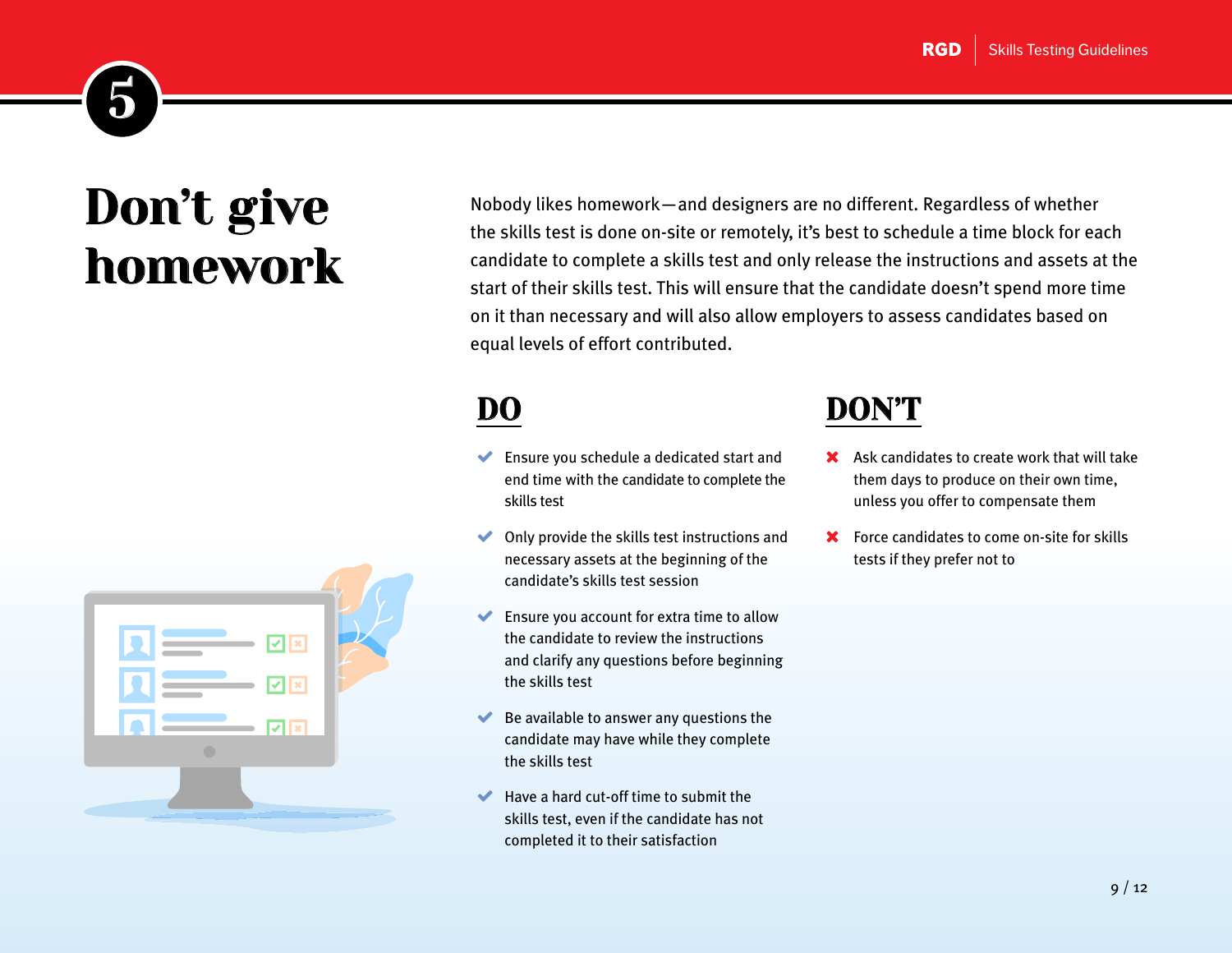### Don't ask for spec work

<span id="page-9-0"></span>6



While it might be easy to ask candidates to tackle a real client project as a way to assess their skill set, this practice is considered unethical and falls under the umbrella of spec (free) work. Asking candidates to do such assignments may cause uneasiness in candidates and could deter top talent from applying. To ensure that skills tests remain focused on assessing candidates' abilities, it's best to use hypothetical clients or projects. Furthermore, candidates should be reassured that any work they complete will not be used commercially or for means of profit and will solely be used for the purposes of assessing their skills. If you prefer to assess candidates using real client work, then you should treat the candidate like a freelancer and compensate them for their time.

DO

- Create hypothetical scenarios or assignments for skills tests
- Assure candidates that their work will not be used commercially (you can also provide a legal document to verify this if you want to show more integrity)
- Compensate candidates if you're asking them to work on real client projects

#### <u>DON'T</u>

- **X** Ask for consultation, opinions or feedback on real client projects, unless compensating for it
- **\*** Have candidates work on real client projects, unless compensating for it
- **X** Have candidates work on your own company's internal projects or efforts (e.g. branding, marketing), unless compensating for it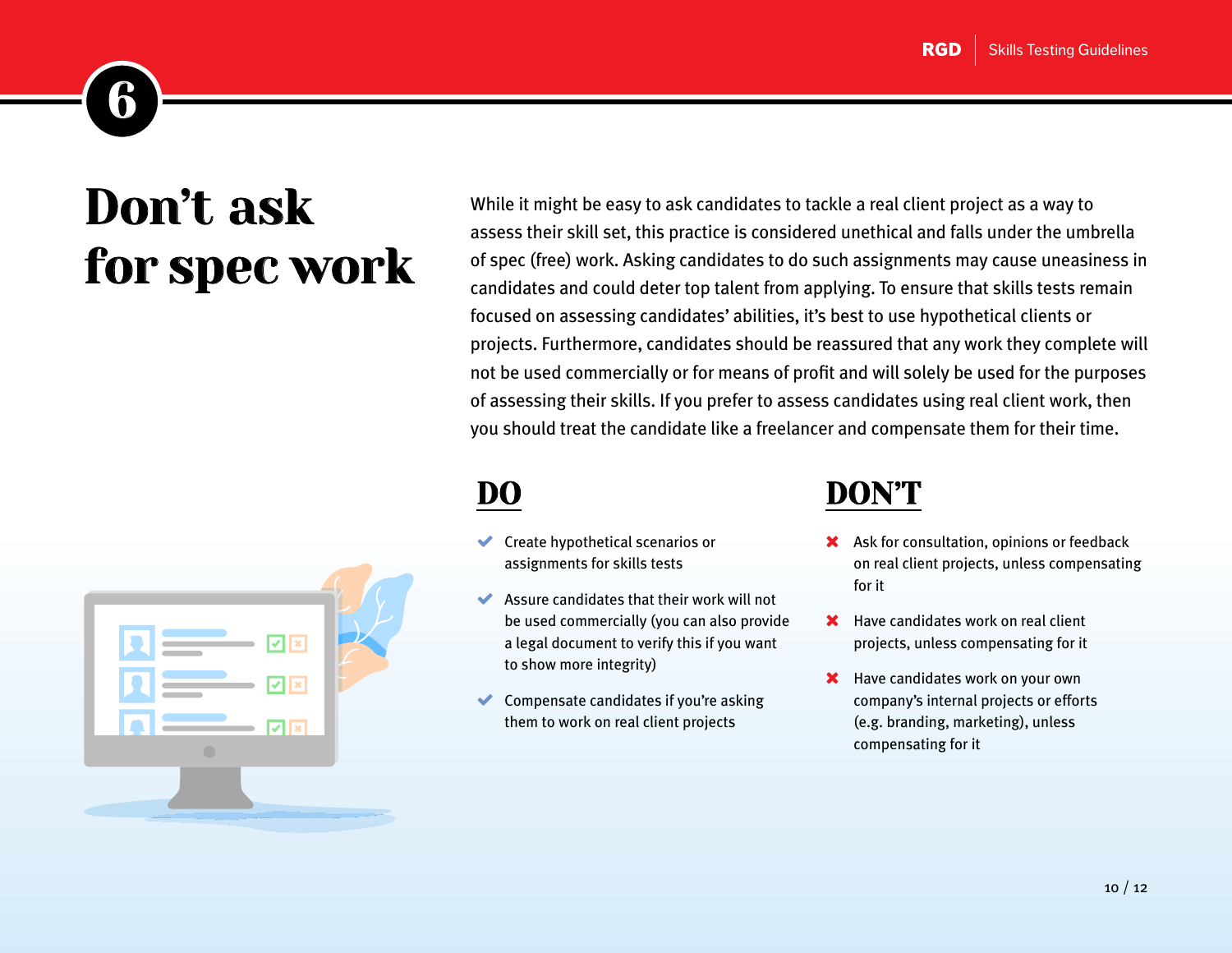## Sample Skills Tests

| Creative/conceptual thinking: "Create a logo concept for a time travel<br>company. Provide a brief rationale for your design choices."                                                                                                                                                                                      | $\blacktriangleright$ Hypothetical client<br><b>Manageable scope</b>                                                                     |
|-----------------------------------------------------------------------------------------------------------------------------------------------------------------------------------------------------------------------------------------------------------------------------------------------------------------------------|------------------------------------------------------------------------------------------------------------------------------------------|
| Software proficiency: "Here is an image of an existing poster design. Using<br>the assets provided, recreate it using Adobe's creative suite software."                                                                                                                                                                     | <b>Focused on process not outcome</b><br><b>Manageable scope</b>                                                                         |
| Print production proficiency: "Here's an existing artwork file for a 6-panel<br>brochure. Use the file to set up style sheets and prepare the artwork file for<br>offset spot-colour printing with Pantone colours."                                                                                                        | <b>Focused on process not outcome</b><br>◆ Manageable scope                                                                              |
| Brand application: "Here is a generic 5-page PowerPoint presentation along<br>with some brand guidelines for a hypothetical client. Create a branded<br>PowerPoint presentation using the supplied content and guidelines."                                                                                                 | <b>Hypothetical client</b><br><b>Manageable scope</b>                                                                                    |
| Brainstorming skills: "Here's a brief summary of a hypothetical app and its<br>target user group. Walk us through how you'd go about brainstorming ideas<br>for this app's features on a whiteboard."                                                                                                                       | $\blacktriangleright$ Hypothetical product<br>◆ Focused on process not outcome                                                           |
| Critical thinking: "Pick one website from the five websites listed and write<br>out some high-level recommendations for what improvements you'd make to<br>the chosen website's homepage."                                                                                                                                  | $\blacktriangleright$ Provides options to candidate<br>Doesn't use existing clients' or own<br>$\blacktriangledown$<br>company's website |
| Project autonomy: "Show us how you'd go about creating three homepage<br>design concepts for client XYZ. Include any necessary research, sketches or<br>wireframes that are a part of your process in creating high-fidelity designs. The<br>project is due in a week's time and we'll compensate you at a rate of \$X/hr." | <b>Compensation for large scope</b><br>◆ Compensation for real client work                                                               |